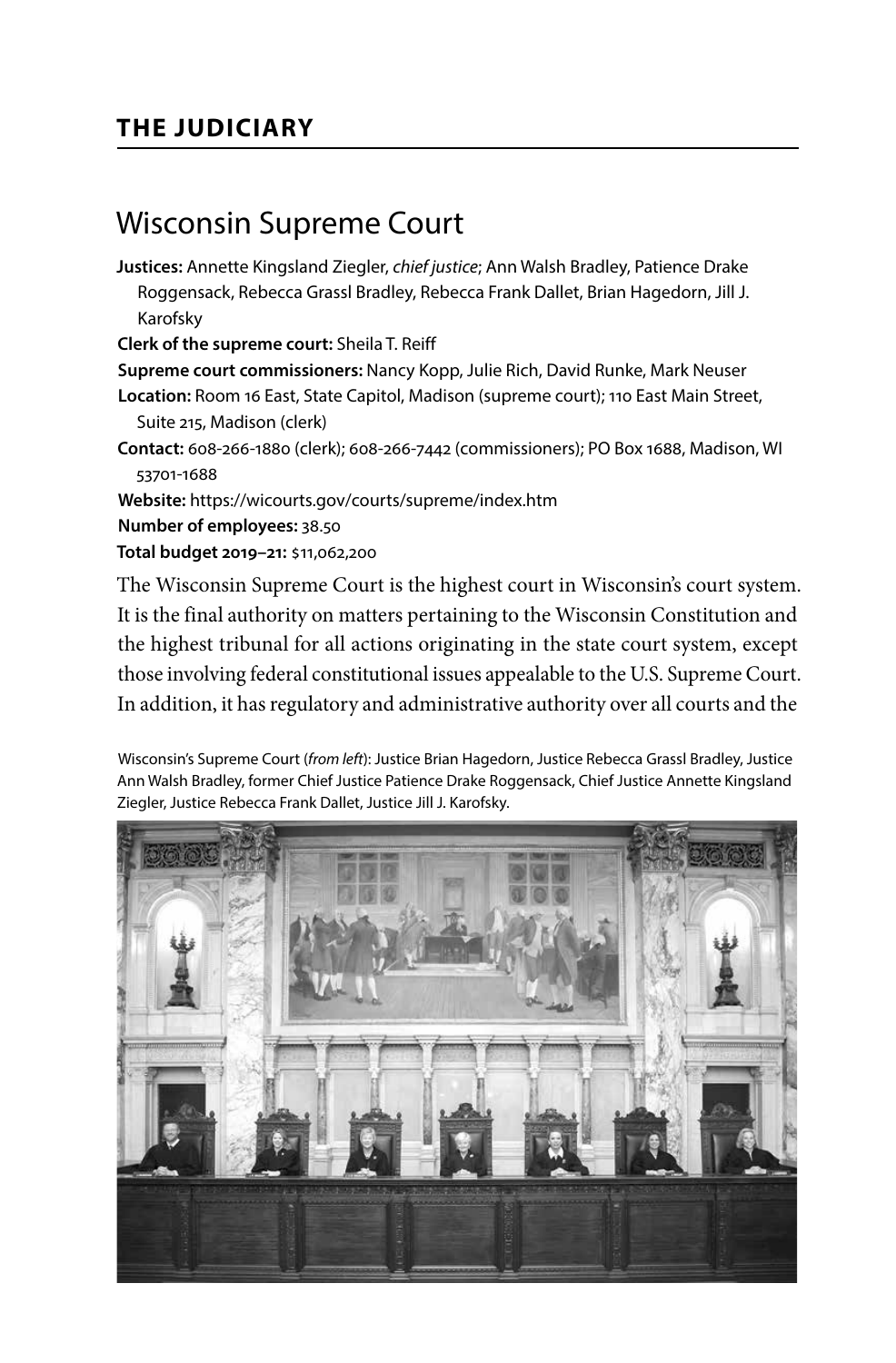

Chief Justice Patience Roggensack delivers the State of the Judiciary address at the 2019 Annual Meeting of the Wisconsin Judicial Conference held in Elkhart Lake.

practice of law in the state. In this capacity, it establishes procedural rules and codes of conduct for the courts and for the practice of law, and it regulates and disciplines attorneys, judges, and justices.

The supreme court consists of seven justices elected to 10-year terms. They are chosen in statewide elections on the nonpartisan April ballot and take office on the following August 1. The Wisconsin Constitution provides that only one justice can be elected in any single year. In the event of a vacancy, the governor may appoint a person to serve until an election can be held to fill the seat.

The justices elect one of themselves to be the chief justice for a term of two years. The chief justice serves as administrative head of the court system. Any four justices constitute a quorum for conducting court business.

The court decides which cases it will hear. The supreme court exercises its appellate jurisdiction to review a decision of a lower court if three or more justices approve a petition for review, if the court decides on its own motion to review a matter that has been appealed to the Wisconsin Court of Appeals, or if the court accepts a petition for bypass or a certification from the court of appeals. The majority of cases advance from the circuit court to the court of appeals before reaching the supreme court, but the supreme court can bypass the court of appeals, either on its own motion or at the request of the parties; in addition, the court of appeals may certify a case to the supreme court, asking the high court to take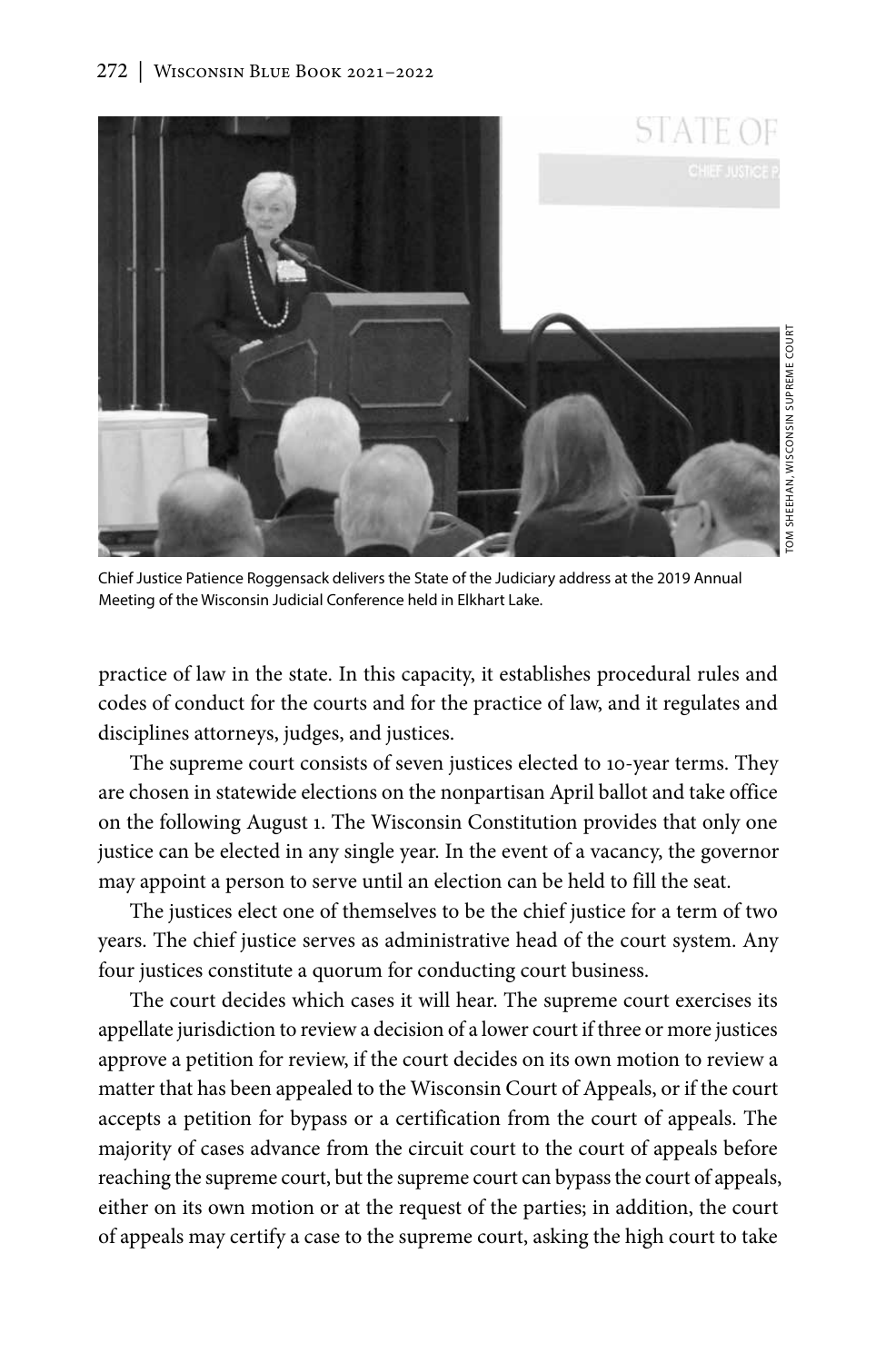the case directly from the circuit court. The court accepts cases on bypass or on certification if four or more justices approve. Further, although rarely granted, a person may file a petition requesting the supreme court to exercise its superintending authority over actions and proceedings in the circuit courts and court of appeals. The supreme court may also exercise original jurisdiction as the first court to hear a case if four or more justices approve a petition requesting it to do so.

The supreme court does not take testimony. Instead, it decides cases on the basis of written briefs and oral argument. The court is required by statute to deliver its decisions in writing, and it may publish them as it deems appropriate.

# Wisconsin Court of Appeals

**Chief judge:** Lisa S. Neubauer **Clerk of the court of appeals:** Sheila T. Reiff **Location:** 110 East Main Street, Suite 215, Madison (clerk) **Contact:** 608-266-1880; PO Box 1688, Madison, WI 53701-1688 **Website:** https://wicourts.gov/courts/appeals/index.htm **Number of employees:** 75.50 **Total budget 2019–21**: \$22,682,400

In August 2020, the Wisconsin court system launched a voluntary eFiling pilot program for the Wisconsin Court of Appeals. The service, now available statewide, allows appellate practitioners to conveniently file and serve nearly all documents electronically and builds on a successful eFiling program already in place for the state's circuit courts.

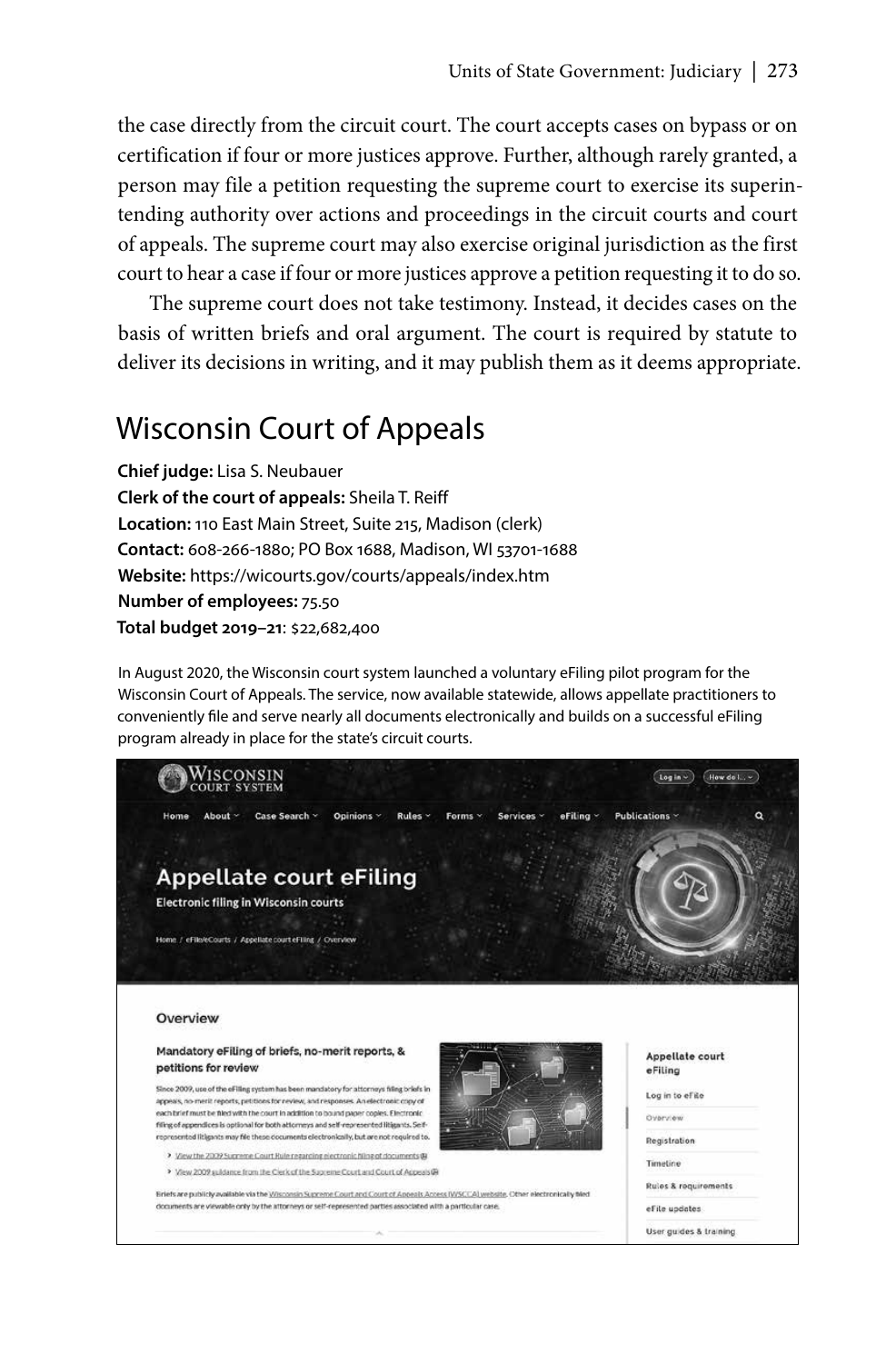

## **DISTRICT I**

William W. Brash III, *presiding judge*; Timothy G. Dugan, M. Joseph Donald, Maxine A. White

**Contact:** 414-227-4680; 330 East Kilbourn Avenue, Suite 1020, Milwaukee, WI 53202-3161

## **DISTRICT II**

Paul F. Reilly, *presiding judge*; Lisa S. Neubauer, Mark D. Gundrum, Shelley A. Grogan **Contact:** 262-521-5230; 2727 North Grandview Boulevard, Suite 300, Waukesha, WI 53188-1671

### **DISTRICT III**

Lisa K. Stark, *presiding judge*; Thomas M. Hruz, Mark A. Seidl **Contact:** 715-848-1421; 2100 Stewart Avenue, Suite 310, Wausau, WI 54401

## **DISTRICT IV**

Michael R. Fitzpatrick, *presiding judge*; Brian W. Blanchard, JoAnne F. Kloppenburg, Jennifer E. Nashold, Rachel A. Graham

**Contact:** 608-266-9250; 2921 Landmark Place, Suite 415, Madison, WI 53713-4248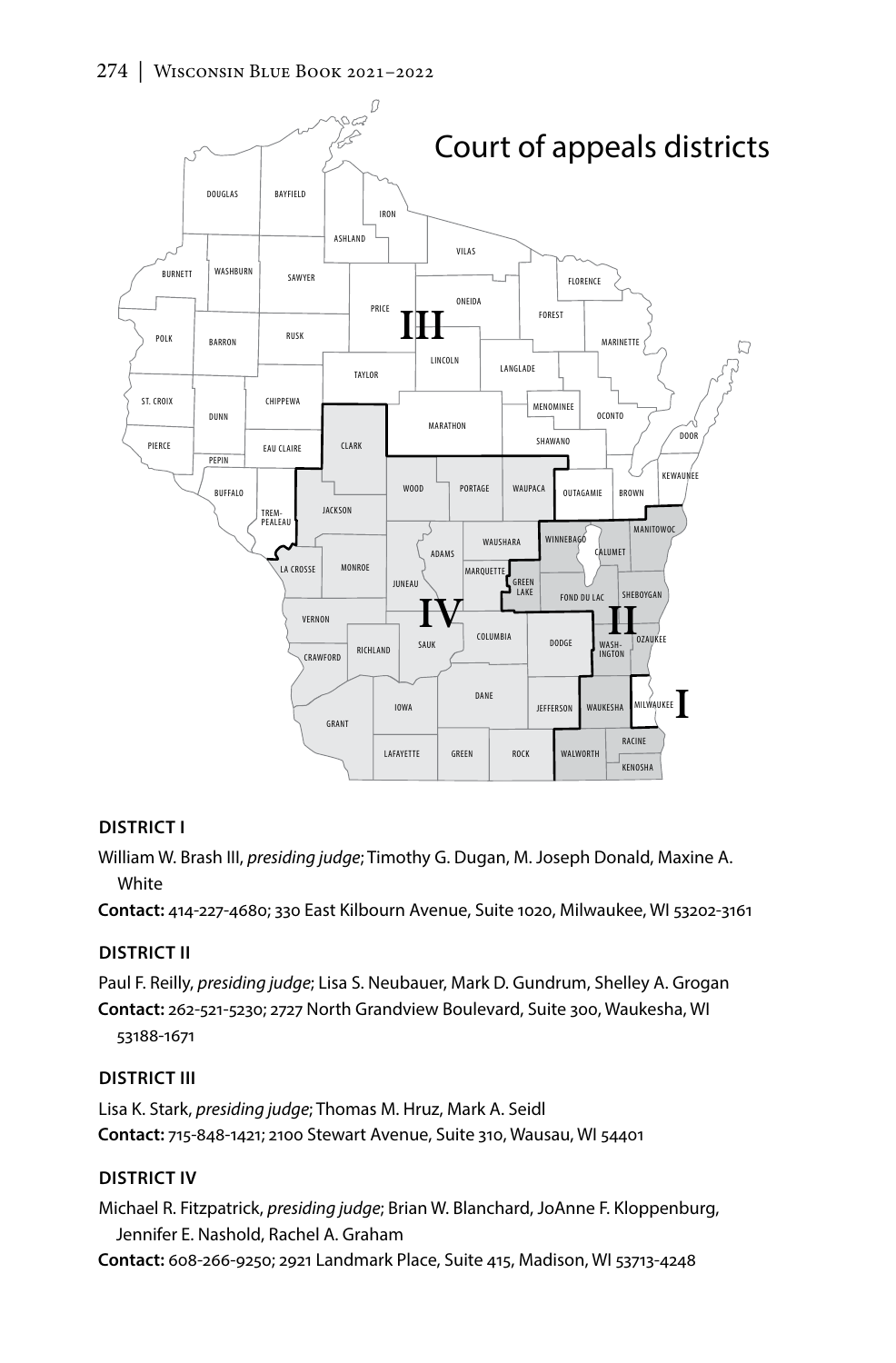The Wisconsin Court of Appeals consists of 16 judges serving in four districts. The Wisconsin Supreme Court appoints one of these judges to be the chief judge and to serve as administrative head of the court of appeals for a three-year term. The chief judge in turn appoints a presiding judge for each of the districts. The clerk of the supreme court serves as the clerk for the court of appeals. Court of appeals judges are elected to six-year terms in the nonpartisan April election and begin their terms of office on the following August 1. They must reside in the district from which they are elected. Only one court of appeals judge may be elected in a district in any one year. In the event of a vacancy, the governor may appoint a person to serve until an election can be held to fill the seat.

The court of appeals has appellate jurisdiction, as well as original jurisdiction to issue prerogative writs. The primary function of the court of appeals is to correct errors that occur at the circuit court level. The court also has supervisory authority over all actions and proceedings except those of the supreme court. The final judgments and orders of a circuit court may be appealed to the court of appeals as a matter of right. Other judgments or orders may be appealed upon leave of the appellate court.

The court of appeals usually sits as a three-judge panel to dispose of cases on their merits. However, a single judge may decide certain categories of cases, including juvenile cases; small claims actions; municipal ordinance and traffic regulation violations; and mental health, contempt, and misdemeanor cases. No testimony is taken in the appellate court. The court relies on the trial court record and written briefs in deciding a case, and it hears oral argument when the judges determine it is needed. Both oral argument and "briefs only" cases are placed on a regularly issued calendar. When it is possible to do so without undue delay of civil cases, the court gives preference on the calendar to expedited and criminal appeals, as well as to appeals statutorily required to be given scheduling preference.

Decisions of the appellate court are delivered in writing, and the court's publication committee determines which decisions will be published. Published opinions have precedential value and may be cited as controlling law in Wisconsin unless overruled by the Wisconsin Supreme Court.

# Circuit Court

**Website:** https://wicourts.gov/courts/circuit/index.htm **Number of state-funded employees:** 527.00 **Total budget 2019–21:** \$209,042,400

**DISTRICT 1** Mary E. Triggiano, *chief judge*; Holly Szablewski, *administrator*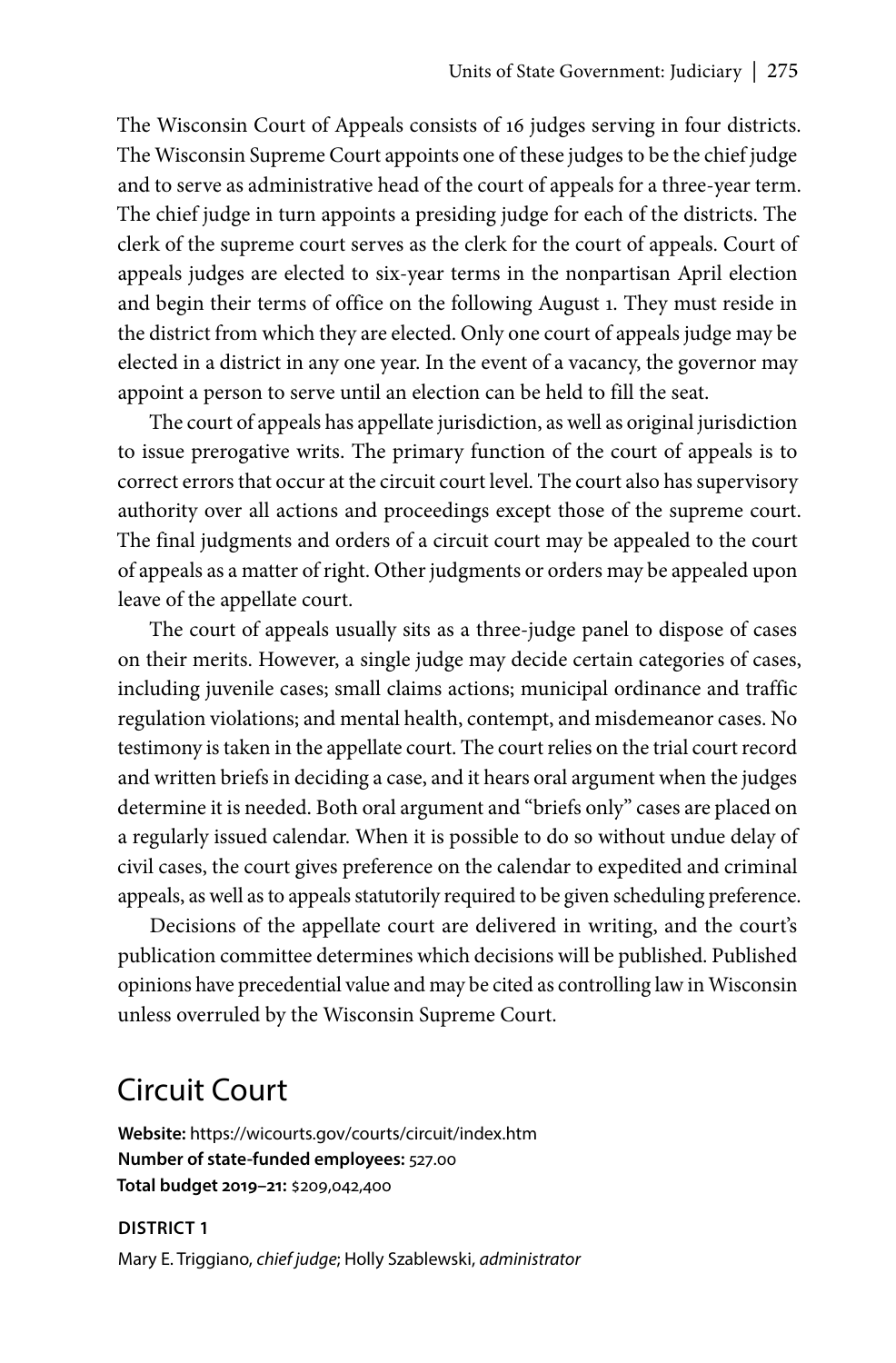**Contact:** 414-278-5115; Milwaukee County Courthouse, 901 North 9th Street, Room 609, Milwaukee, WI 53233-1425

### **DISTRICT 2**

Jason A. Rossell, *chief judge*; Louis Moore, *administrator*

**Contact:** 262-636-3133; Racine County Courthouse, 730 Wisconsin Avenue, Racine, WI 53403-1274

### **DISTRICT 3**

Jennifer Dorow, *chief judge*; Michael Neimon, *administrator* **Contact:** 262-548-7209; Waukesha County Courthouse, 515 West Moreland Boulevard, Room C-359, Waukesha, WI 53188-2428

## **DISTRICT 4**

Barbara Key, *chief judge*; Jon Bellows, *administrator* **Contact:** 920-424-0027; District Court Administrator's Office, 415 Jackson Street, Room 510, Oshkosh, WI 54903-2808

## **DISTRICT 5**

Thomas J. Vale, *chief judge*; Theresa Owens, *administrator*

**Contact:** 608-267-8820; Dane County Courthouse, 215 South Hamilton Street, Room 6111, Madison, WI 53703-3290

### **DISTRICT 6**

District 6 was eliminated by supreme court order effective July 31, 2018.

### **DISTRICT 7**

Robert P. VanDeHey, *chief judge*; Patrick Brummond, *administrator* **Contact:** 608-785-9546; La Crosse County Law Enforcement Center, 333 Vine Street, Room 3504, La Crosse, WI 54601-3296

### **DISTRICT 8**

James A. Morrison, *chief judge*; Thomas Schappa, *administrator* **Contact:** 920-448-4281; District Court Administrator's Office, 414 East Walnut Street, Suite 100, Green Bay, WI 54301-5020

### **DISTRICT 9**

Gregory B. Huber, *chief judge*; Susan Byrnes, *administrator* **Contact:** 715-842-3872; District Court Administrator's Office, 2100 Stewart Avenue, Suite 310, Wausau, WI 54401

## **DISTRICT 10**

Maureen D. Boyle, *chief judge*; Christopher Channing, *administrator* **Contact:** 715-245-4104; District Court Administrator's Office, 1101 Carmichael Road, Suite 1260, Hudson, WI 54016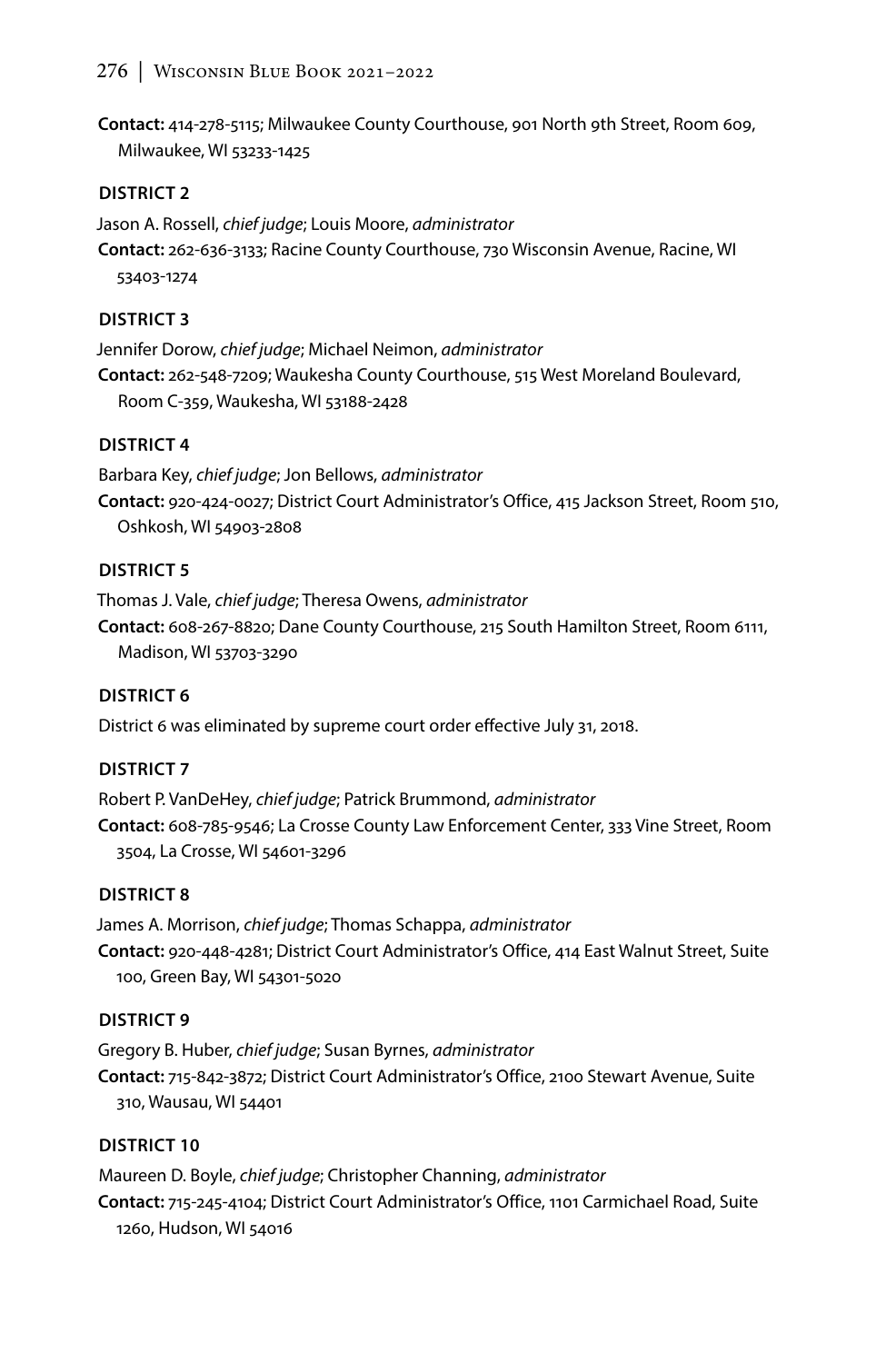

The circuit court is the trial court of general jurisdiction in Wisconsin. It has original jurisdiction in both civil and criminal matters unless exclusive jurisdiction is given to another court. It also reviews state agency decisions and hears appeals from municipal courts. Jury trials are conducted only in circuit courts. The circuit court consists of numerous judges serving in 69 circuits. Each circuit consists of the territory of a single county, except for three two-county circuits (Buffalo-Pepin, Florence-Forest, and Menominee-Shawano). Because of the varying size of their caseloads, some circuits have a single judge, while others have multiple judges. Each judge in a circuit holds court separately—circuit judges do not sit as a panel to hear cases—and each judgeship is called a "branch" of the circuit. As of August 1, 2021, there were a total of 253 circuit court branches in the state.

Circuit judges are elected to six-year terms on a nonpartisan basis in the April election and take office the following August 1. The governor may fill circuit court vacancies by appointment, and the appointees serve until a successor is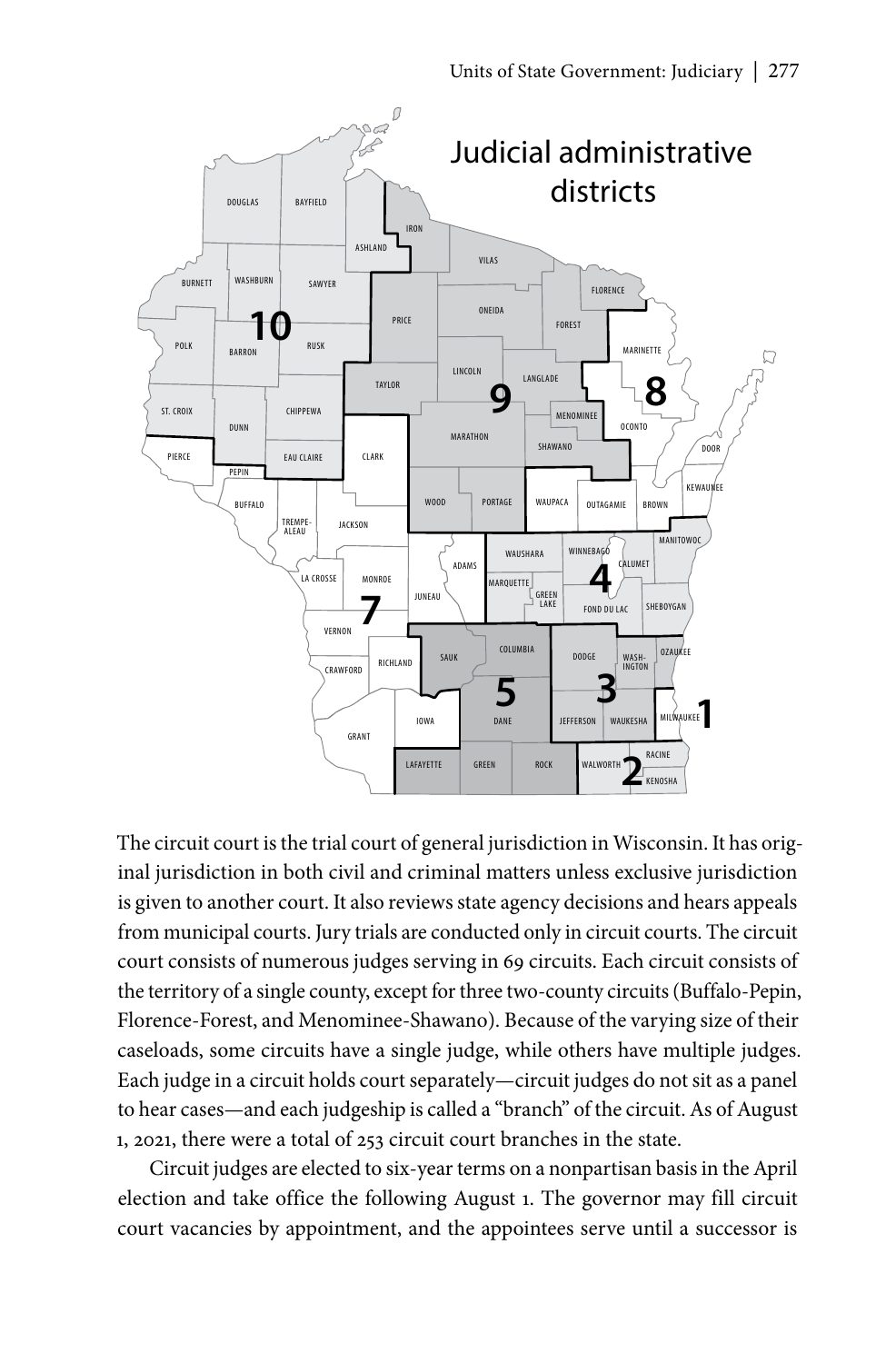

Grant County Circuit Court Judge Craig R. Day presides over a hearing as a court reporter takes the record using digital audio recording equipment.

elected. The state pays the salaries of circuit judges and court reporters. It also covers some of the expenses for interpreters, guardians ad litem, judicial assistants, court-appointed witnesses, and jury per diems. Counties bear the remaining expenses for operating the circuit courts.

The circuit court is divided into nine judicial administrative districts, each supervised by a chief judge appointed by the supreme court from the district's circuit judges. A judge usually cannot serve more than three successive two-year terms as chief judge. The chief judge has authority to assign judges, manage caseflow, supervise personnel, and conduct financial planning. The chief judge in each district appoints a district court administrator from a list of candidates supplied by the director of state courts. The administrator manages the nonjudicial business of the district at the direction of the chief judge.

Circuit court commissioners are appointed by the circuit court to assist the court, and they must be attorneys licensed to practice law in Wisconsin. They may be authorized by the court to conduct various civil, criminal, family, small claims, juvenile, and probate court proceedings. Their duties include issuing summonses, arrest warrants, or search warrants; conducting initial appearances; setting bail; conducting preliminary examinations and arraignments; imposing monetary penalties in certain traffic cases; conducting certain family, juvenile, and small claims court proceedings; hearing petitions for mental commitments; and conducting uncontested probate proceedings. On their own authority, court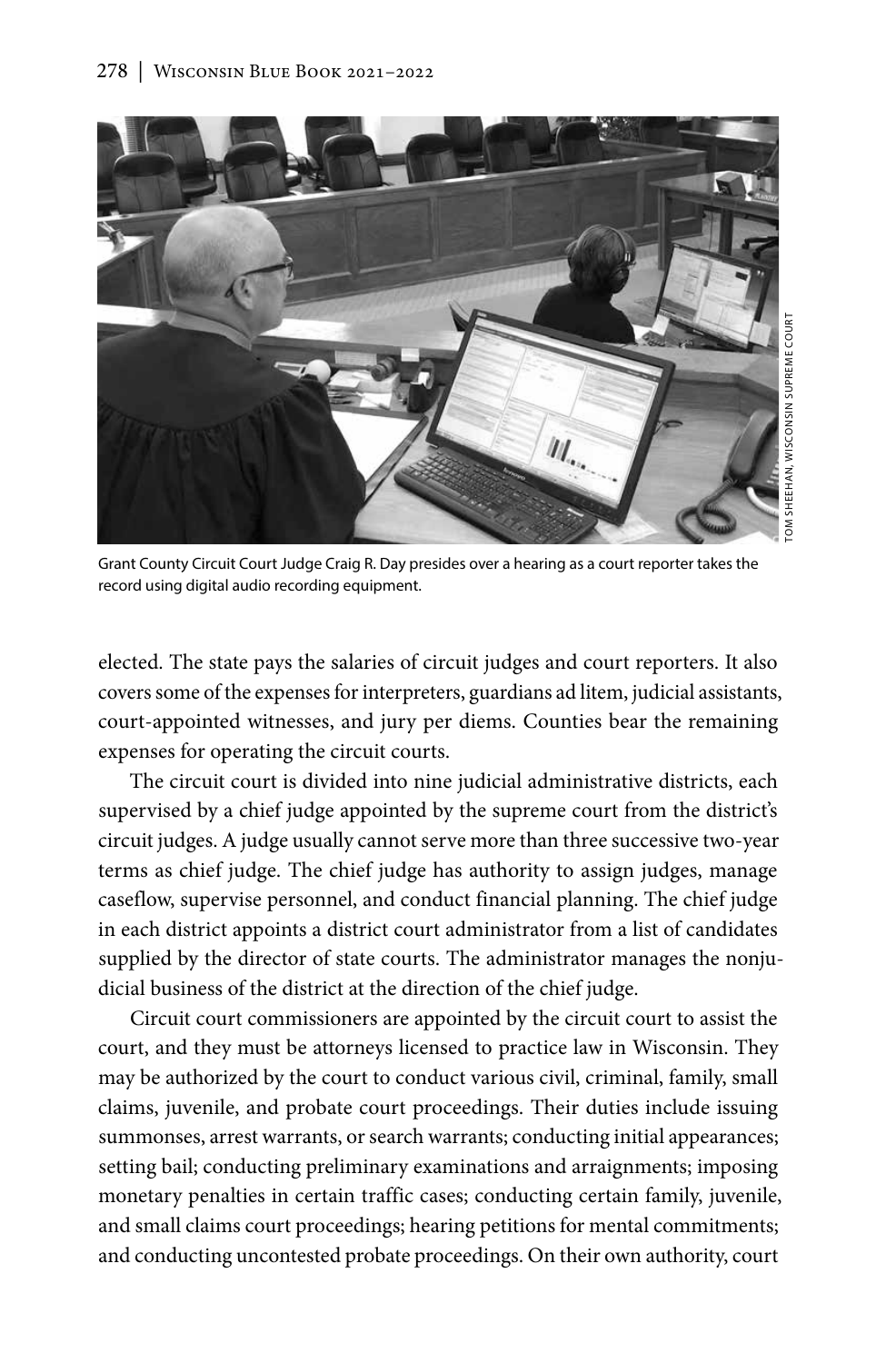commissioners may perform marriages, administer oaths, take depositions, and issue subpoenas and certain writs.

The statutes require the circuit court for Milwaukee County to have full-time family, small claims, and probate court commissioners. In all other counties, the circuit court is required to have a family court commissioner.

# Municipal Court

#### **Website:** https://wicourts.gov/courts/municipal/index.htm

The legislature has authorized cities, villages, and towns to establish municipal courts to exercise jurisdiction over municipal ordinance violations that have monetary penalties. Municipal courts also have the authority to handle first offense Operating While Under the Influence cases. In addition, municipal courts may rule on the constitutionality of municipal ordinances.

Municipal courts can have multiple branches (judges who hold court separately), and two or more municipalities can form a joint court. As of February 2021, there were 229 municipal courts and 232 municipal judges in Wisconsin. Seventy-nine of these courts are joint courts that serve from 2 to 18 municipalities. Milwaukee has the largest municipal court, with three full-time judges.

There are no jury trials in municipal court. All cases are decided by a judge. Upon convicting a defendant, the municipal court may order payment of a forfeiture plus costs, fees, and surcharges, or it may order community service in lieu of a forfeiture. In general, municipal courts may also order restitution up to \$10,000. In certain cases, a municipal court may suspend or revoke a driver's license.

If a defendant fails to pay a forfeiture or make restitution, the municipal court may suspend the driver's license or order the defendant to jail. Municipal court decisions may be appealed to the circuit court for the county where the offense occurred.

Municipal judges are elected at the nonpartisan April election and take office on May 1. The term of office is four years, unless the municipality has adopted a charter ordinance designating a different term of at least two years, but less than four years. The governing body determines the judge's salary. There is no state requirement that the office be filled by an attorney, but a municipality may enact such a qualification by ordinance. If a municipal judge is ill, disabled, or temporarily absent, the municipal judge may temporarily designate another municipal judge to handle the matter, subject to an order of the chief judge of the judicial administrative district where the municipality is located. In other circumstances, such as when a judge is disqualified, the chief judge of the circuit court administrative district may designate another municipal judge to handle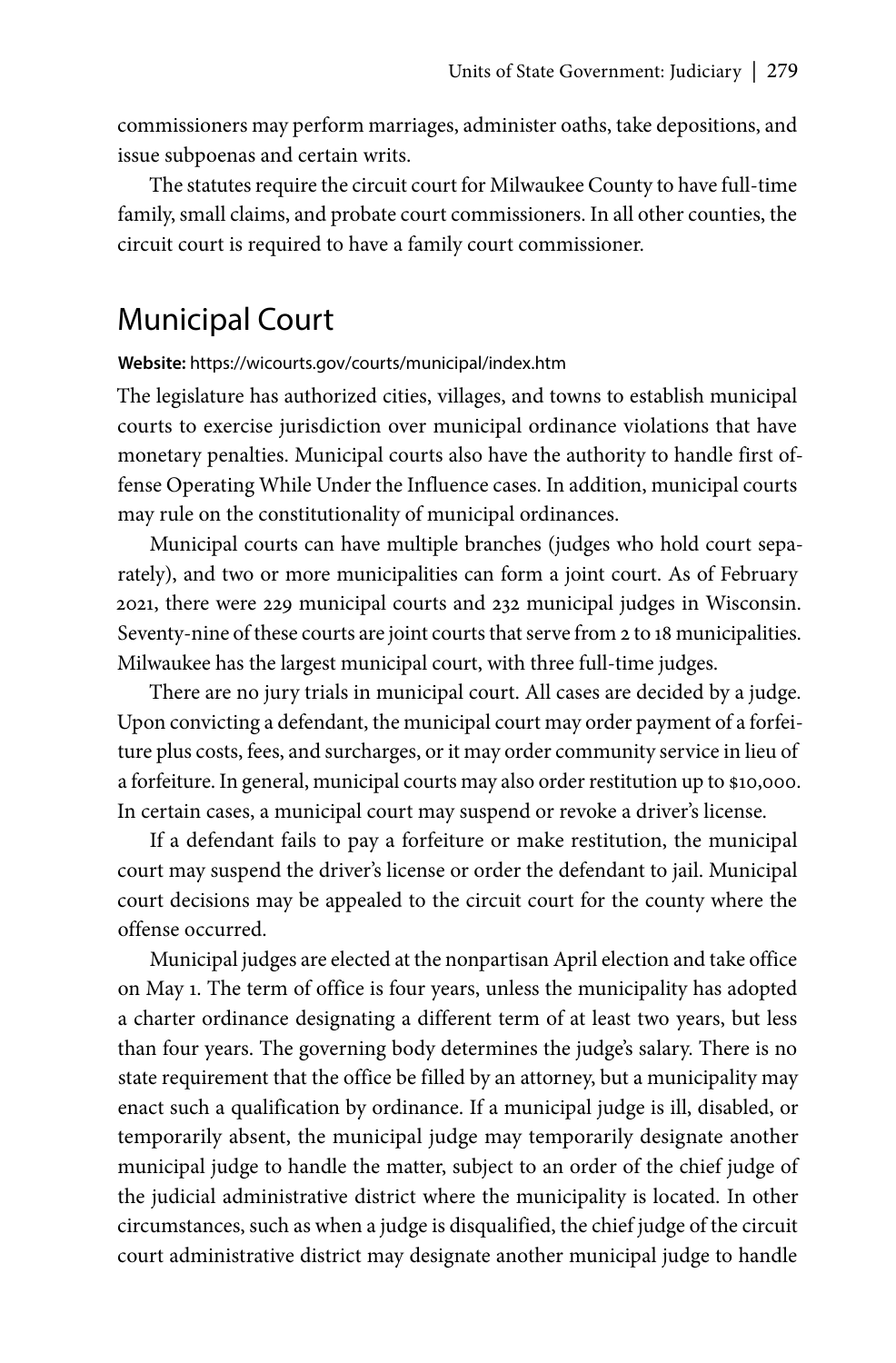a matter. Finally, if a municipal judge is incompetent, is unable to act, or fails to act, the chief justice of the supreme court may assign cases to another municipal judge, a former municipal judge, or a former circuit court judge. If no judge is available, the chief justice may transfer a case from municipal court to circuit court.

# Auxiliary entities

## **Office of the Director of State Courts**

**Director of state courts**: Randy R. Koschnick **Deputy director for court operations**: Diane M. Fremgen **Deputy director for management services**: Caitlin M. Frederick **Location**: Room 16 East, State Capitol, Madison (director); 110 East Main Street, Madison (staff) **Contact**: 608-266-6828 (director); PO Box 1688, Madison, WI 53701-1688 (director); 110 East Main Street, Madison, WI 53703-3356 (staff) **Website**: https://wicourts.gov/courts/offices/director.htm **Number of employees**: 164.25 **Total budget 2019–21**: \$45,772,000

The director of state courts is appointed by the supreme court and is the chief nonjudicial officer of the Wisconsin court system. The director is responsible for the management of the court system and advises the supreme court, particularly on matters relating to improvements to the court system. The director supervises most state-level court personnel; develops the court system's budget; and directs the courts' work on legislation, public information, and information systems. This office also controls expenditures; allocates space and equipment; supervises judicial education, interdistrict judicial assignments at the circuit court level, and planning and research; and administers the medical malpractice mediation system.

# **State Bar of Wisconsin**

- **Board of governors, officer members**: Cheryl Furstace Daniels, *president*; Margaret Wrenn Hickey, *president-elect*; Kathleen A. Brost, *past president*; Kristen Hardy, *secretary*; Eric L. Andrews, *treasurer*; Charles Stertz, *chair of the board*
- **Board of governors, district-elected members**: Joseph M. Cardamone, III, Margaret Wrenn Hickey, Jennifer L. Johnson, Rochelle Johnson-Bent, Lisa M. Lawless, Odalo J. Ohiku, Amber Lane Raffeet August, Amy Elizabeth Wochos, Ryan M. Billings, Elizabeth K. Miles, Anna Frances Coyer Munoz, Krista G. LaFave Rosolino, Nicholas C. Zales, Renee Ann Read, Mary Lynne Donohue, Craig Steger, Jesse Blocher, John P. Macy, AnnMarie M. Sylla, Bradley Yanke, Joel D. Skinner, Jr., Jeff A. Goldman, David M. Gorwitz, Corey Gayle Lorenz, Mitch, Patricia Epstein Putney, Sam Wayne, Katie R. York, Starlyn Tourtillott Miller, Johanna R. Kirk, Jane E. Bucher, Robert G. Barrington, Sherry Coley, Brian P. Dimmer, Lawrence J. Wiesneske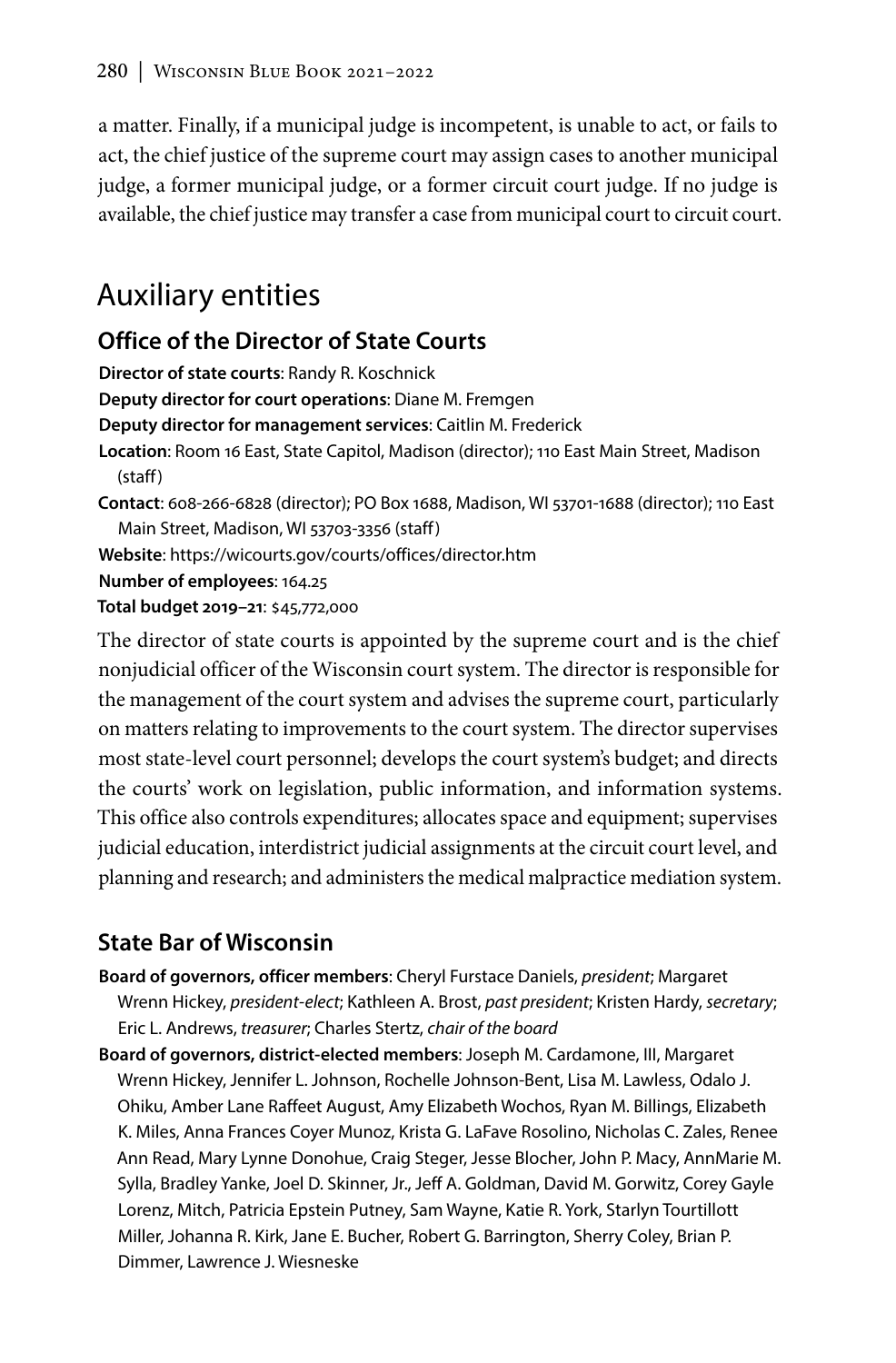## **Executive director**: Larry J. Martin

**Location**: 5302 Eastpark Boulevard, Madison

**Contact**: service@wisbar.org; 608-257-3838 (general); 800-362-9082 (lawyer referral and information service); PO Box 7158, Madison, WI 53707-7158

#### **Website**: www.wisbar.org

The State Bar of Wisconsin is a mandatory professional association of all attorneys who hold a Wisconsin law license. In order to practice law in the state, attorneys must be admitted to practice by the full Wisconsin Supreme Court or by a single justice and must also join the State Bar. The governance and structure of the State Bar are established by the supreme court. The State Bar works to maintain and promote professional standards, improve the administration of justice and the delivery of legal services, and provide continuing legal education to lawyers. The State Bar conducts legal research in substantive law, practice, and procedure and develops related reports and recommendations. It also maintains the roll of attorneys, collects mandatory assessments imposed by the supreme court for supreme court boards and to fund civil legal services for the poor, and performs other administrative services for the judicial system.

## **David T. Prosser Jr. State Law Library**

**State law librarian**: Amy Crowder

**Location**: 120 Martin Luther King, Jr. Blvd., 2nd Floor, Madison

**Contact**: wsll.ref@wicourts.gov (reference); 800-322-9755 (toll free); 608-266-1600 (circula-

tion); 608-267-9696 (reference); PO Box 7881, Madison, WI 53707

#### **Website**: http://wilawlibrary.gov

The State Law Library is a public library open to all citizens of Wisconsin. The library supports the information needs of the officers and employees of the state, and of attorneys and the public. The library is administered by the supreme court, which appoints the state law librarian and determines the rules governing library access. The library acts as a consultant and resource for circuit court libraries throughout the state. Milwaukee County and Dane County contract with the State Law Library for management and operation of their courthouse libraries (the Milwaukee County Law Library and the Dane County Law Library).

The library's collection features session laws, statutory codes, case reporters, administrative rules, and legal indexes of the U.S. government, all 50 states, and U.S. territories. It also includes legal and bar periodicals and legal treatises and encyclopedias relevant to all major areas of law. As a federal depository library, it selects federal documents to complement the legal collection. The collection circulates to judges and court staff, attorneys, legislators, and government personnel. The library offers reference, legal research guidance, and document delivery services, as well as training in the use of legal research tools, databases, and websites.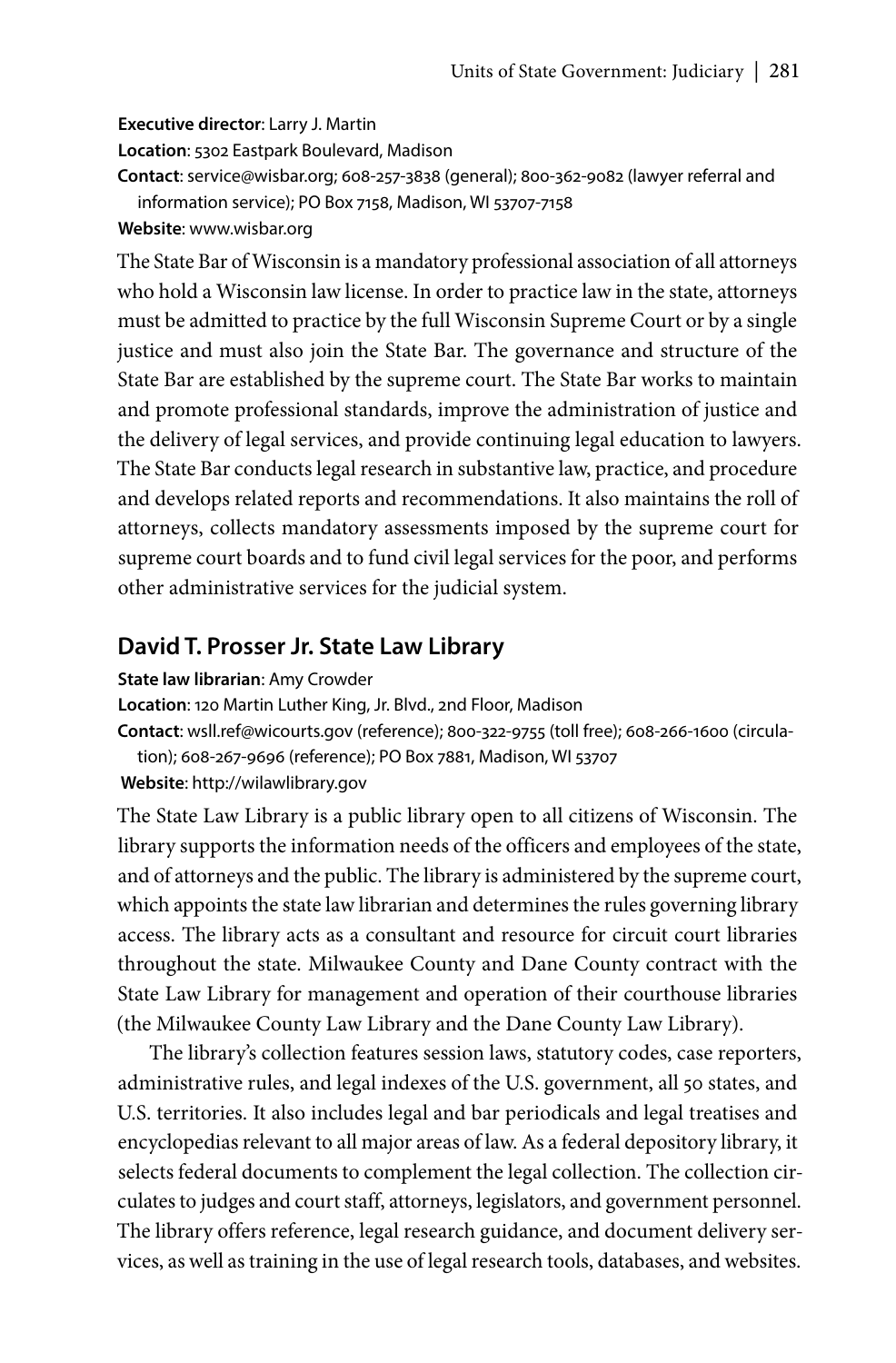## **Lawyer Regulation System**

**Office of Lawyer Regulation**: Keith L. Sellen, *director* **Preliminary Review Committee**: Robert Asti, *chair* **Special Preliminary Review Panel**: Bruce Schultz, *chair* **Board of Administrative Oversight**: Lori Kornblum, *chair* **Location**: 110 East Main Street, Suite 315, Madison **Contact**: 608-267-7274; 877-315-6941 (toll free); PO Box 1648, Madison, WI 53701-1648 **Number of employees**: 27.50 **Website**: https://www.wicourts.gov/courts/offices/olr.htm **Total budget 2019–21**: \$6,404,200

The Office of Lawyer Regulation assists the supreme court in supervising the practice of law and protecting the public from professional misconduct by persons practicing law in Wisconsin. The system includes several entities.

The Office of Lawyer Regulation receives and evaluates all complaints, inquiries, and grievances related to attorney misconduct or medical incapacity. The office is headed by a director who is appointed by the supreme court. If the allegations against an attorney are not within the office's jurisdiction, staff will close the file. A grievant may make a request for the director to review the decision; the director's decision is then final. The office must investigate any grievance that appears to support an allegation of possible attorney misconduct or incapacity, and the attorney in question must cooperate with the investigation. After investigation, the director decides whether the matter should be forwarded to the Preliminary Review Committee, be dismissed, or be diverted for alternative action. The director may also obtain the attorney's consent to a private or public reprimand. The director may refer a matter to a District Committee for assistance with the investigation.

If the director forwards a matter to the Preliminary Review Committee and a panel of that committee determines there is cause to proceed, the director may seek disciplinary action, ranging from agreement to a private reprimand to filing a formal complaint with the supreme court that requests private or public reprimand, license suspension or revocation, monetary payment, or imposing conditions on the continued practice of law. An attorney may be offered alternatives to formal disciplinary action, including mediation, fee arbitration, law office management assistance, evaluation and treatment for alcohol and other substance abuse, psychological evaluation and treatment, monitoring of the attorney's practice or trust account procedures, continuing legal education, ethics school, or the multistate professional responsibility examination.

Formal disciplinary actions for attorney misconduct are filed by the director with the supreme court, which appoints an attorney or reserve judge to be the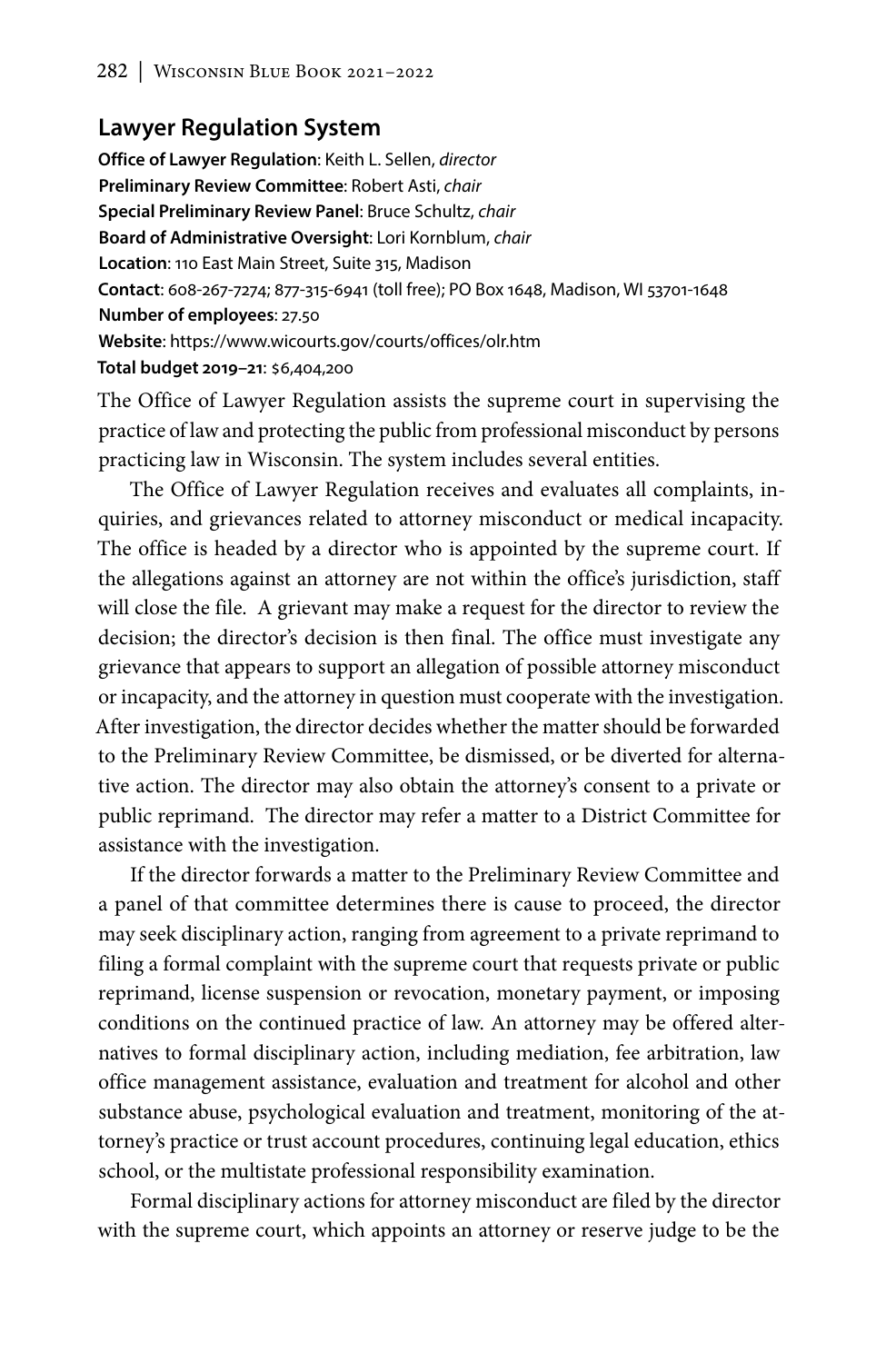

In 2019, in the Supreme Court Hearing Room at the capitol, Wisconsin Supreme Court Justice Rebecca Frank Dallet discusses the legal system and the role of the courts in with students from Whitefish Bay High School.

referee for each such action. Referees conduct hearings on complaints of attorney misconduct, petitions alleging attorney medical incapacity, and petitions for reinstatement. They make findings, conclusions, and recommendations and submit them to the supreme court for review and appropriate action. Only the supreme court has the authority to suspend or revoke a lawyer's license to practice law in Wisconsin.

If the director receives an allegation of misconduct or incapacity pertaining to an attorney who works in or is retained to assist the Lawyer Regulation System, the director must refer the matter to a special investigator. Special investigators are attorneys who are appointed by the supreme court and who are not currently working in or retained by the lawyer regulation system. The special investigator commences an investigation if he or she determines there is enough information to support a possible finding of cause to proceed on the allegation, but otherwise may close the matter. After an investigation, the special investigator can dismiss the matter or submit an investigative report to the Special Preliminary Review Panel. If this panel determines, after receiving an investigative report from a special investigator, that there is cause to proceed, the special investigator can proceed to file a complaint with the supreme court and prosecute the matter personally or may assign that responsibility to counsel retained by the director for such purposes.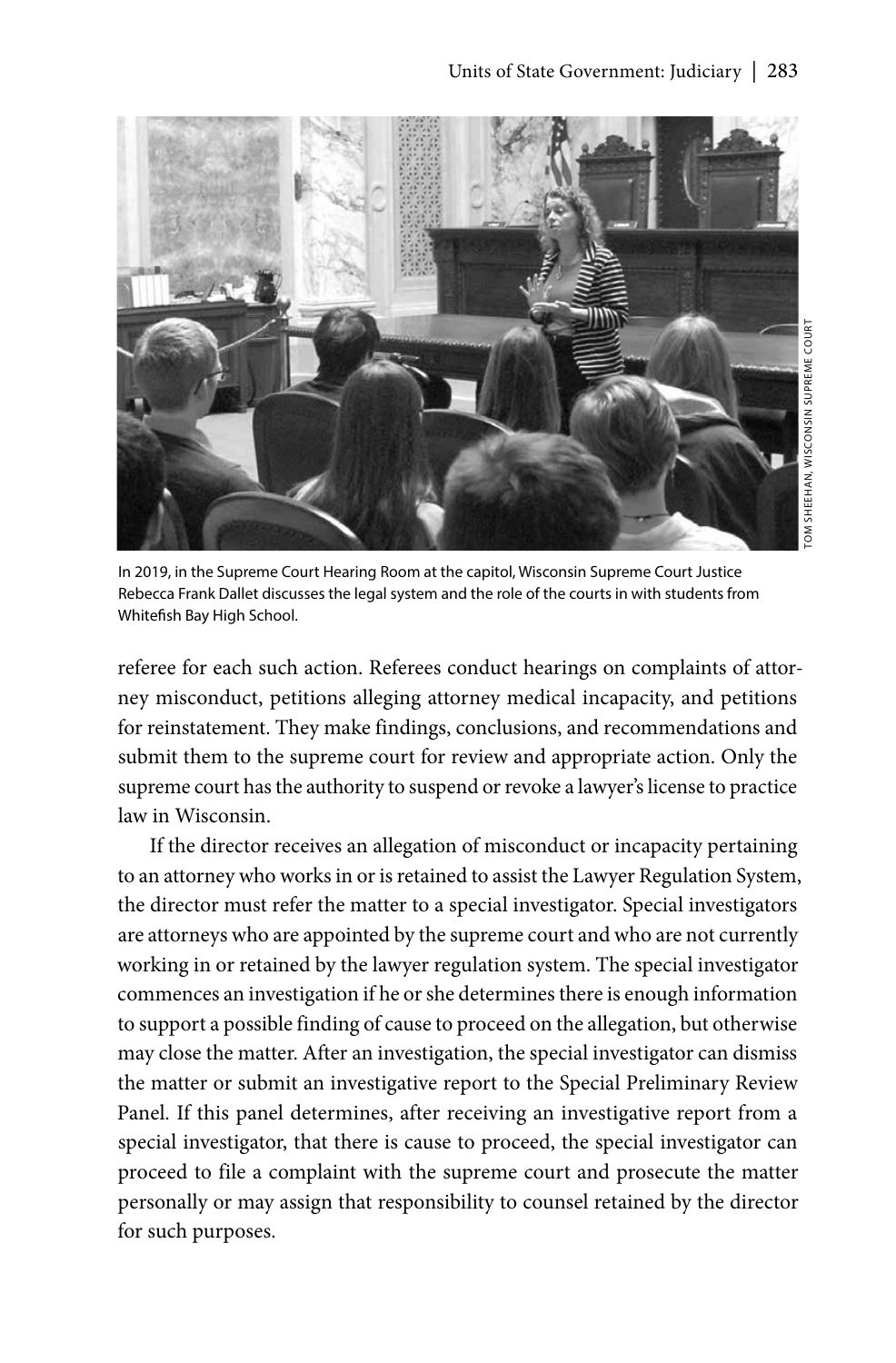The Board of Administrative Oversight monitors and assesses the performance of the lawyer regulation system and reports its findings to the supreme court. The board reviews with the supreme court the operation of the lawyer regulation system, proposes for consideration by the supreme court substantive and procedural rules related to the regulation of lawyers, and proposes to the supreme court the annual budget for the office of lawyer regulation, after consulting with the director of that office.

## **Board of Bar Examiners**

**Chairperson**: Marc A. Hammer **Director**: Jacquelynn B. Rothstein **Location**: 110 East Main Street, Suite 715, Madison **Contact**: bbe@wicourts.gov; 608-266-9760; PO Box 2748, Madison, WI 53701-2748 **Website**: https://wicourts.gov/courts/offices/bbe.htm **Number of employees**: 6.00 **Total budget 2019–21**: \$1,650,800

The Board of Bar Examiners administers all bar admissions; it writes and grades the bar examination, reviews motions for admission on proof of practice, and conducts character and fitness investigations of all candidates for admission to the bar, including diploma privilege graduates. The board also administers the Wisconsin mandatory continuing legal education requirement for attorneys.

Wisconsin Supreme Court Justice Annette Kingsland Ziegler (*standing*) discusses Marquette County's legal history during the court's 2019 Justice on Wheels outreach trip to Montello, where the court heard oral argument in three cases. In April 2021, Justice Ziegler was elected as the 27th Wisconsin Supreme Court chief justice, replacing Chief Justice Patience Drake Roggensack, who held the position from 2015 to 2021.

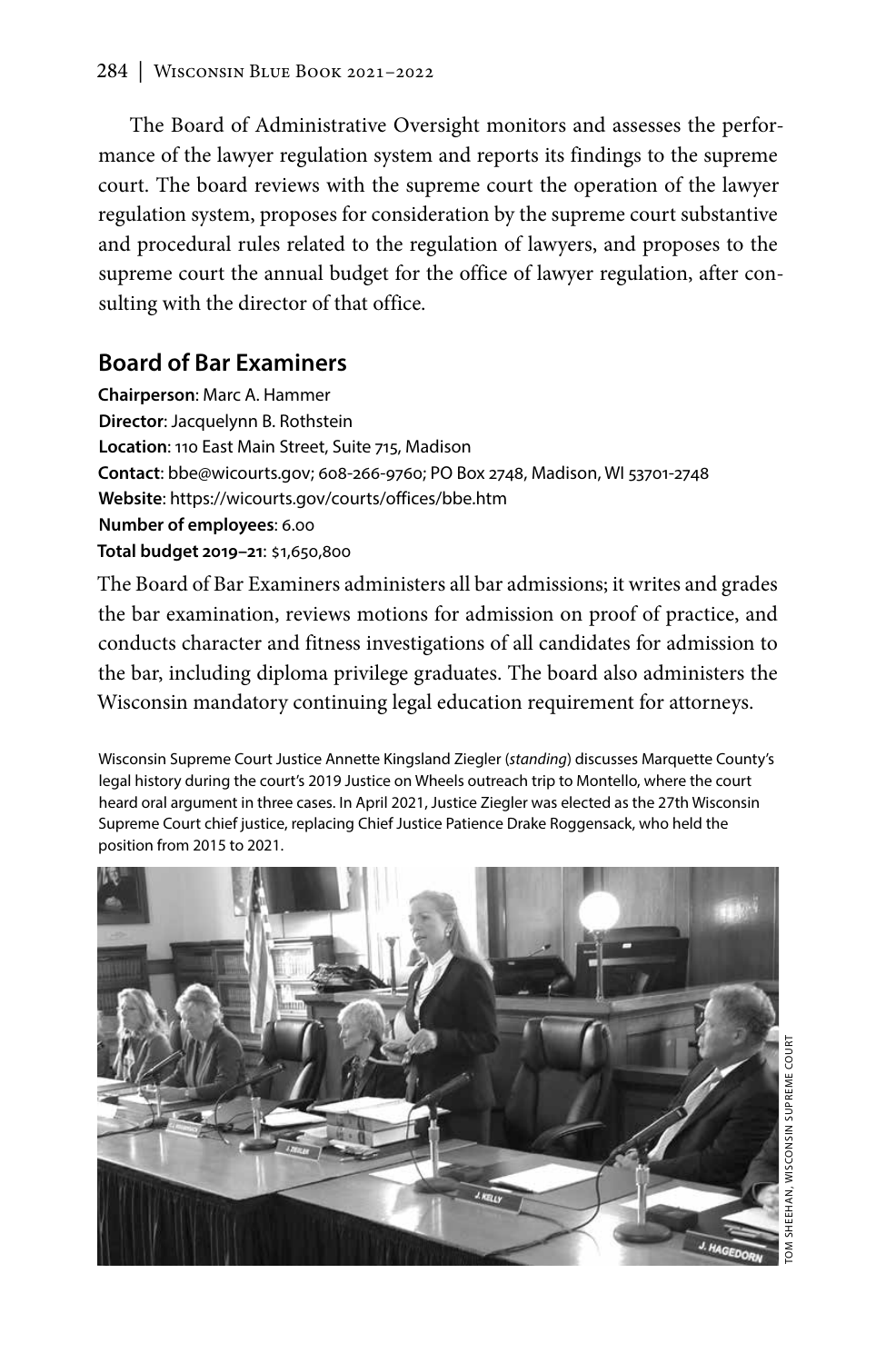## **Judicial Commission**

**Members**: Yulonda Anderson, Mark Barrette, William W. Brash III, Eileen Burnett, William E. Cullinan, Frank J. Daily, Kendall M. Kelley, Steve C. Miller, Joseph L. Olson

**Executive director**: Jeremiah C. Van Hecke

**Contact**: judcmm@wicourts.gov; 608-266-7637; 110 East Main Street, Suite 700, Madison, WI 53703-3328

**Website**: https://wicourts.gov/judcom **Number of employees**: 2.00 **Total budget 2019–21**: \$632,200

The Judicial Commission conducts investigations regarding allegations that a justice, judge, or court commissioner has committed misconduct or has a permanent disability that substantially impairs his or her judicial performance. The commission's investigations are confidential. If the commission finds probable cause that a justice, judge, or court commissioner has engaged in misconduct or has a disability that substantially impairs his or her judicial performance, the commission must file a formal complaint of misconduct or a petition regarding disability with the supreme court.

The commission then prosecutes a proceeding against the judge before a three-judge panel or, if the commission so requested when it filed the complaint or petition, before a jury. The panel of judges, or a single judge to preside over a jury proceeding, is selected by the chief judge of the court of appeals. If the proceeding was held before a panel, the supreme court reviews the panel's findings of fact, conclusions of law, and recommended disposition and determines the appropriate discipline in cases of misconduct or appropriate action in cases of permanent disability. If the proceeding was held before a jury, the presiding judge files the jury verdict and his or her recommendations regarding appropriate discipline for misconduct or appropriate action for permanent disability with the supreme court for the court's review.

## **Judicial Conduct Advisory Committee**

**Members**: Bryan Keberlein, *chair*; M. Joseph Donald, *vice chair*; Cynthia Davis, Todd Martens, Dennis Cimpl, Barbara Hart Key, Laura Mahan-Schmitz, Christine E. Ohlis, James R. Troupis

**Contact**: 608-266-6828; PO Box 1688, Madison, WI 53701-1688

**Website**: https://wicourts.gov/courts/committees/judicialconduct.htm

The Judicial Conduct Advisory Committee gives formal advisory opinions and informal advice to judges and judicial officers regarding whether actions contemplated by the officials comply with the Code of Judicial Conduct. It also makes recommendations to the supreme court about amending of the Code of Judicial Conduct or the rules governing the committee.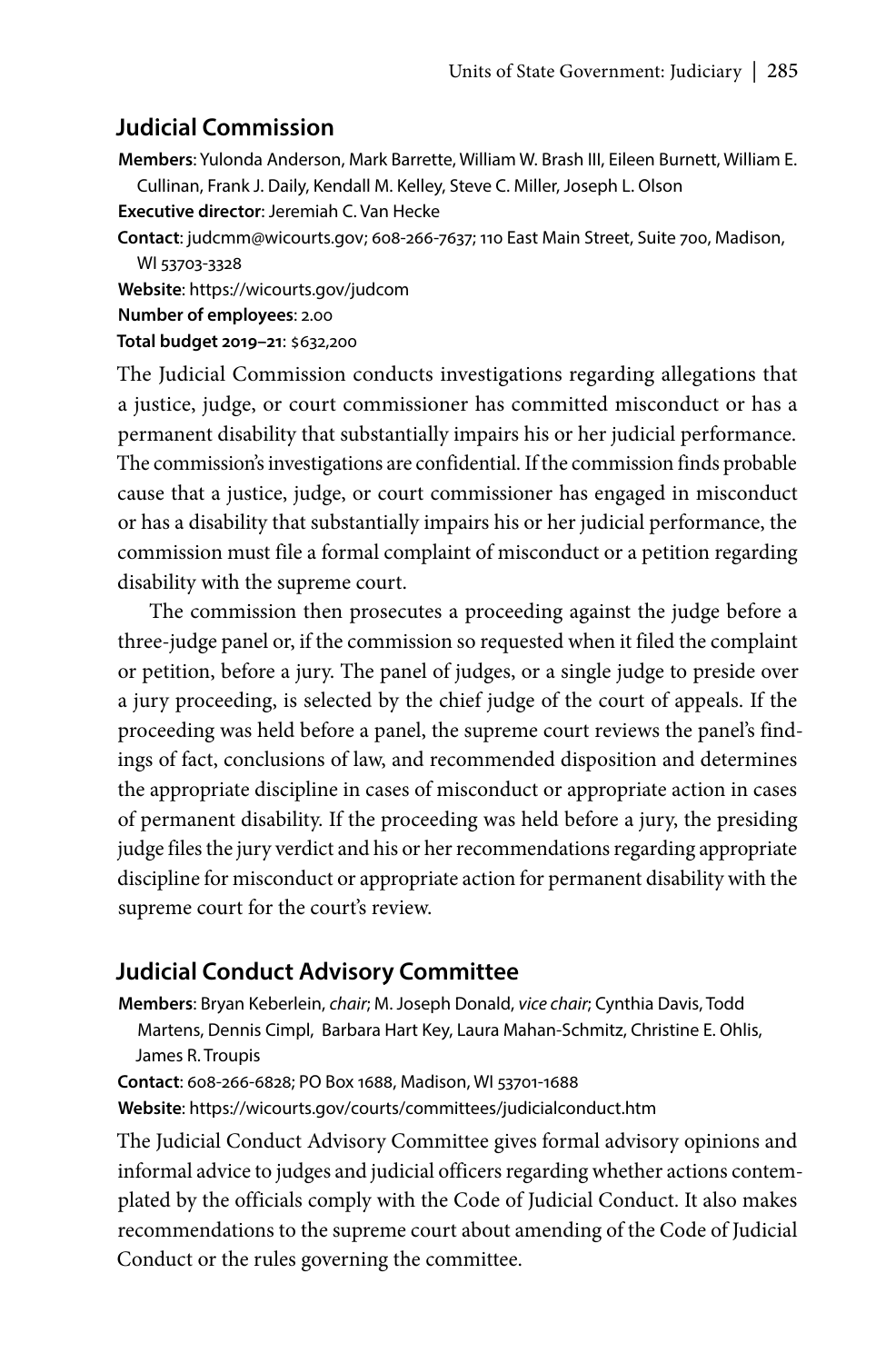## **Judicial Conference**

#### **Website**: https://wicourts.gov/courts/committees/judicialconf.htm

The Judicial Conference is composed of all supreme court justices, court of appeals judges, circuit court judges, and reserve judges; three municipal court judges designated by the Wisconsin Municipal Judges Association; three representatives from the tribal courts; one circuit court commissioner designated by the Family Court Commissioner Association; and one circuit court commissioner designated by the Judicial Court Commissioner Association.

The Judicial Conference meets at least once a year to consider and establish study committees to examine issues relating to the administration of justice and its improvement, consider the reports of such committees, and consider problems pertaining to the administration of justice and make recommendations for improvement; to conduct instructive programs and seminars; to consider and act on reports and recommendations from the committees; to conduct elections; and to consider any other matters and conduct other business included on the agenda.

The Judicial Conference has several standing committees, including committees to prepare model civil, criminal, and juvenile jury instructions. The Judicial Conference may also create additional study committees to examine particular topics. These study committees must report their findings and recommendations to the next annual meeting of the Judicial Conference. The Judicial Conference may also create other committees to perform duties not otherwise covered by the Judicial Conference bylaws.

## **Judicial Council**

**Members**: William Gleisner, *chair* (designated by State Bar president-elect); Diane M. Fremgen (designated by director of state courts); Thomas R. Hruz (judge designated by court of appeals), Eugene A. Gasiorkiewicz, Robert P. VanDeHey, Hannah Dugan, Scott R. Needham (circuit court judges designated by Judicial Conference); Senator Wanggaard (chairperson, senate judicial committee); Representative Tusler (chair, assembly judicial committee); Steven C. Kilpatrick (designated by attorney general); Sarah Walkenhorst Barber (designated by Legislative Reference Bureau chief); Adam Stevenson (faculty member designated by UW Law School dean); Thomas L. Shriner, Jr. (faculty member designated by Marquette University Law School dean); Adam Plotkin (designated by state public defender); Sarah Zylstra, Margo Kirchner, John R. Orton (State Bar members selected by State Bar); Christian Gossett (district attorney appointed by governor); Benjamin J. Pliskie, Dennis Myers (public members appointed by governor), vacant (justice designated by supreme court) **Contact**: 414-651-3182; 19125 Killarney Way, Brookfield, WI 53045 **Website**: http://wilawlibrary.gov/judicialcouncil/index.htm **Number of employees**: 0.00 **Total budget 2019–21**: \$0